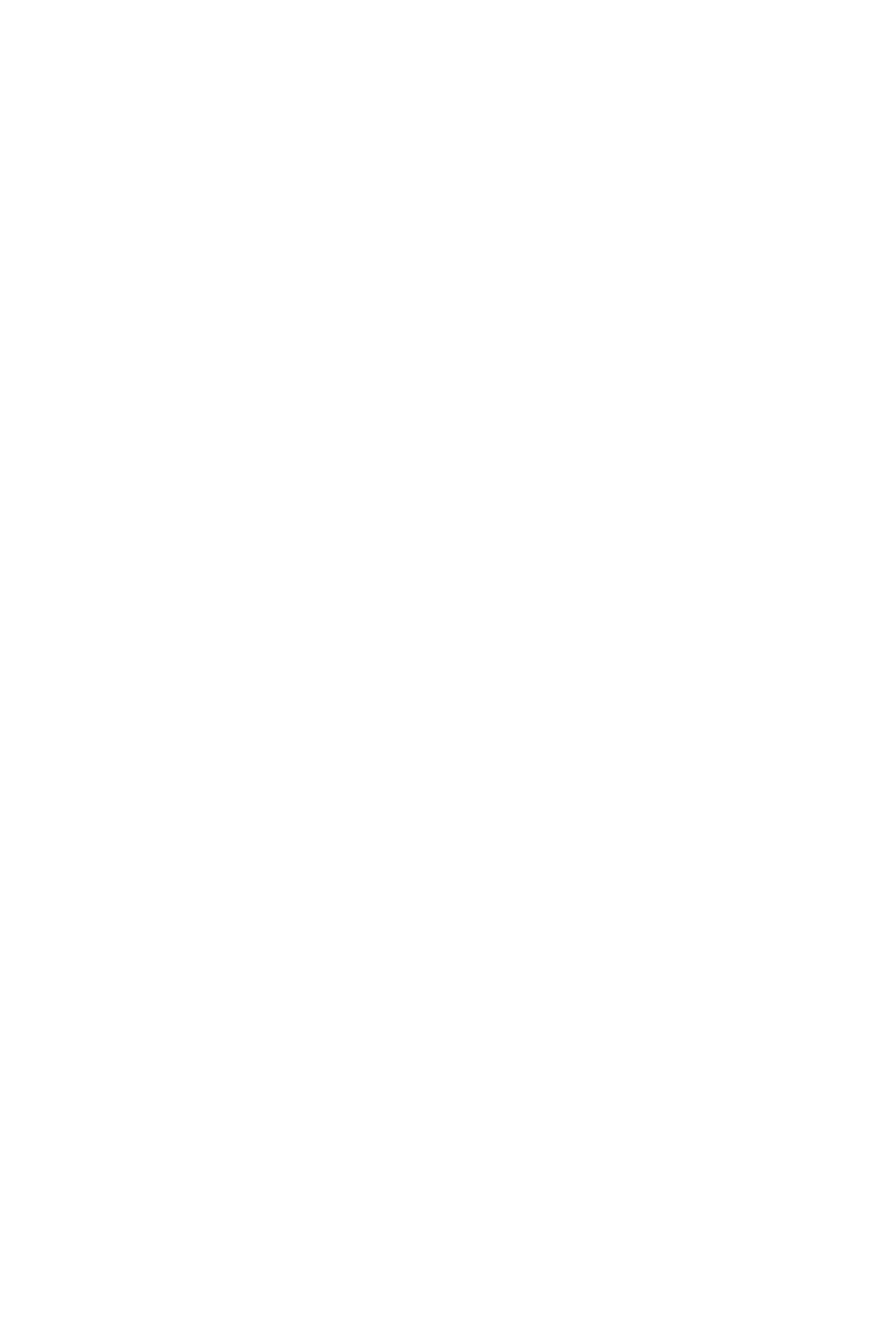# **TABLE OF CONTENTS**

| I. | STATEMENT OF INTEREST 1 |    |                                                                                                                                                 |  |  |
|----|-------------------------|----|-------------------------------------------------------------------------------------------------------------------------------------------------|--|--|
| П. | SUMMARY OF ARGUMENT1    |    |                                                                                                                                                 |  |  |
|    |                         |    |                                                                                                                                                 |  |  |
|    | A.                      |    | Concepcion Did Not Rule That The<br>FAA Categorically Preempts State<br>Anti-Class-Waiver Laws In All                                           |  |  |
|    |                         | 1. | The <i>Discover Bank</i> Rule Was<br>Preempted Based On Obstacle                                                                                |  |  |
|    |                         | 2. | <b>Obstacle Preemption Displaces</b><br>State Laws Only To The Extent<br>That They Interfere With                                               |  |  |
|    |                         | 3. | The Discover Bank Rule Interfered<br>With The Goal Of Granting Parties<br>The Freedom To Select The Rules<br>Applicable To Their Arbitrations 5 |  |  |
|    | В.                      |    | Enforcing Agreed-Upon Terms Does<br>Not Interfere With The Achievement                                                                          |  |  |
|    | C.                      |    | The Agreement Must Be Interpreted<br>To Mean What A Reasonable Consumer                                                                         |  |  |
|    |                         |    |                                                                                                                                                 |  |  |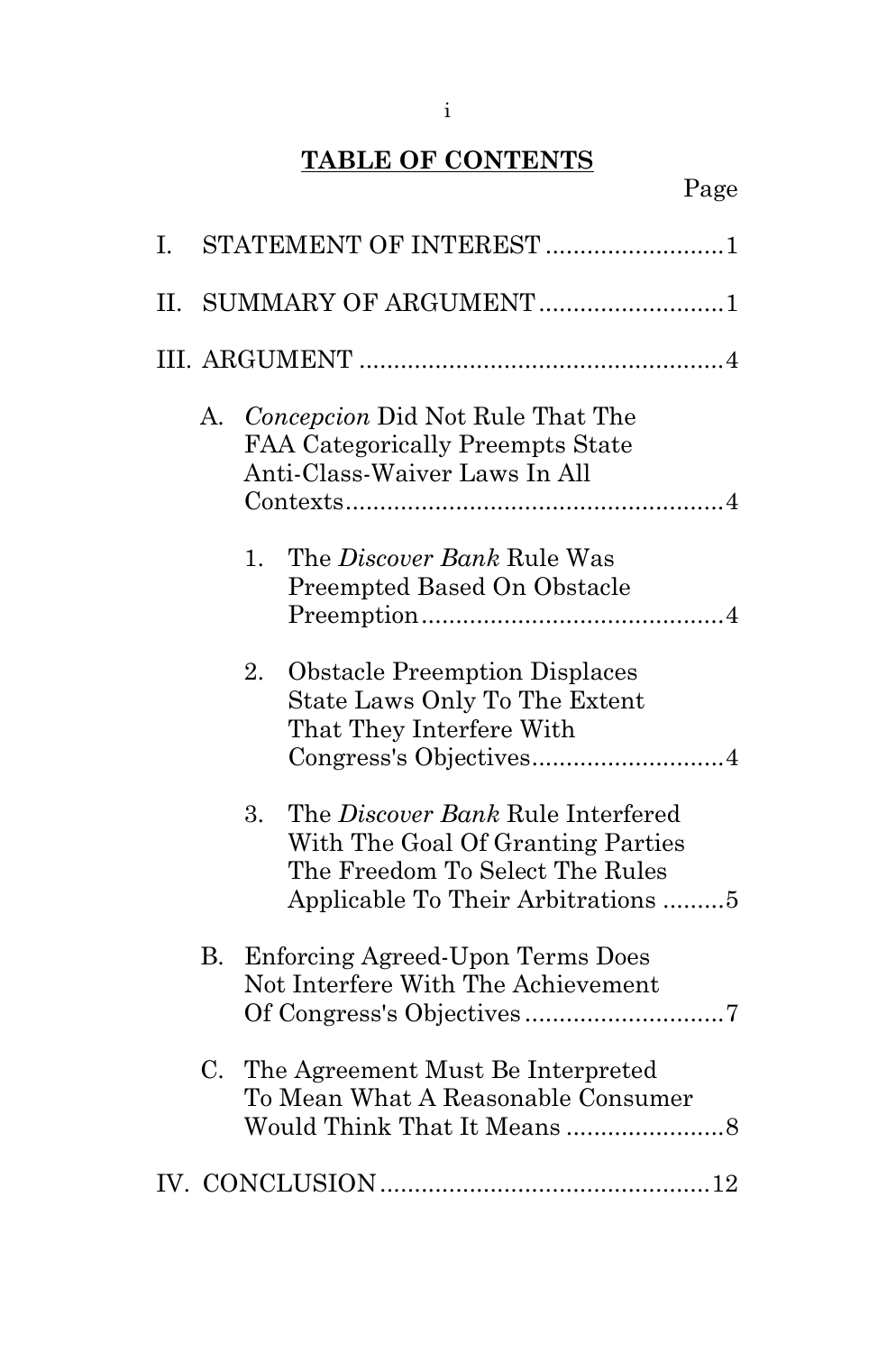# **TABLE OF AUTHORITIES**

Page

## **CASES**

| AT&T Mobility v. Concepcion,                                                       |
|------------------------------------------------------------------------------------|
| Ballay v. Legg Mason Wood Walker, Inc.,<br>878 F.2d 729 (3d Cir. 1989)  10, 11, 12 |
| Bank of the West v. Superior Court,                                                |
| Dalton v. Little Rock Family Planning Servs.,                                      |
| Discover Bank v. Superior Court,                                                   |
| Goldberg v. Bear, Stearns & Co.,<br>912 F.2d 1418 (11th Cir. 1990) 10, 11, 12      |
| Gooding v. Shearson Lehman Bros., Inc.,<br>878 F.2d 281 (9th Cir. 1989) 10, 11, 12 |
| <i>Imburgia v. DIRECTV, Inc.,</i>                                                  |
| Mastrobuono v. Shearson Lehman Hutton,                                             |
| Perry v. Thomas,                                                                   |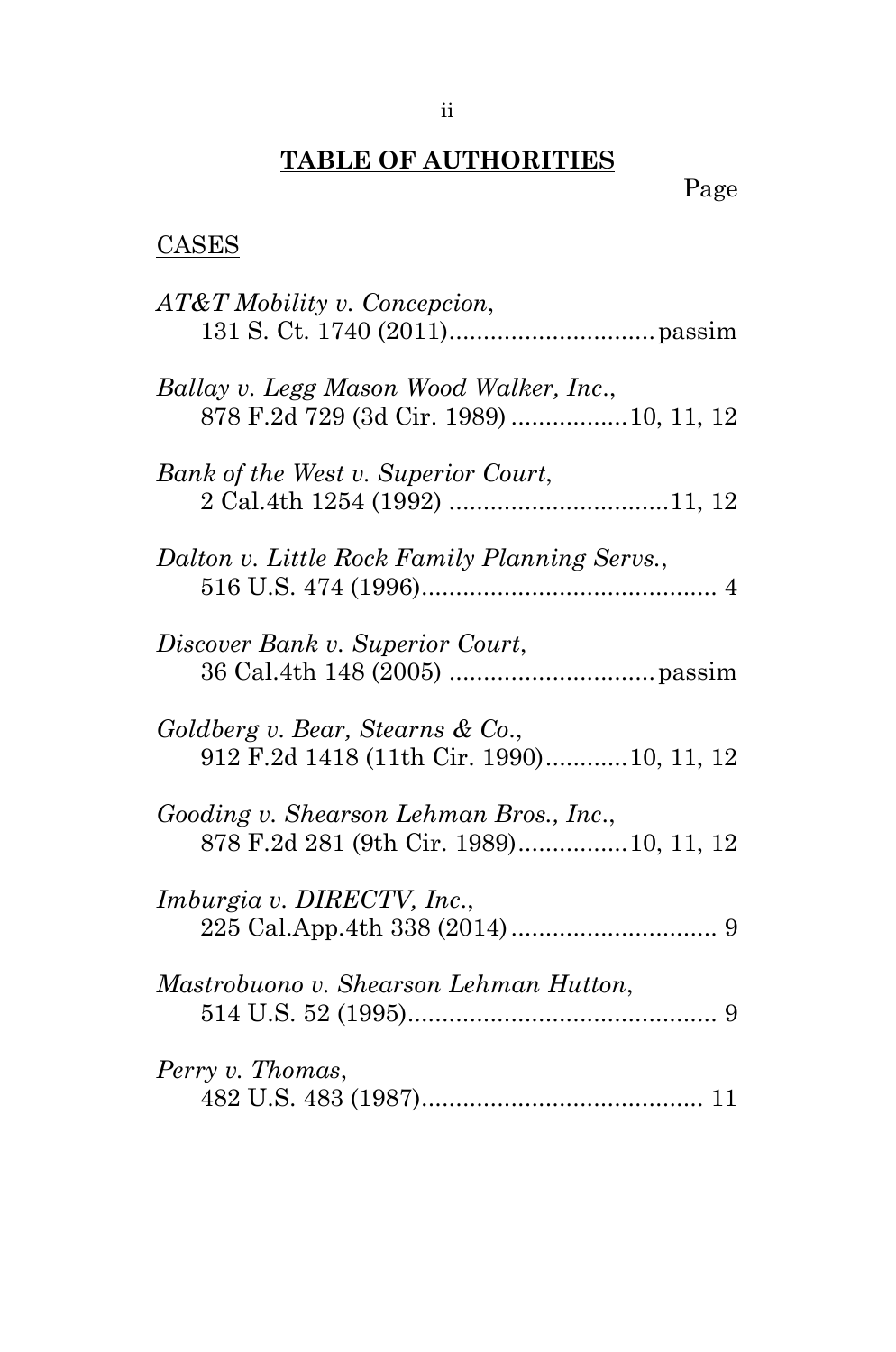## **TABLE OF AUTHORITIES**

Page

| Rodriguez de Quijas v. Shearson/American<br>Express, Inc., |
|------------------------------------------------------------|
|                                                            |
| Volt Info. Scis. v. Bd. of Trs.,                           |
| Wilko v. Swan,                                             |
| <b>STATUTES</b>                                            |
|                                                            |
|                                                            |
|                                                            |
| <b>OTHER AUTHORITIES</b>                                   |

OXFORD UNIV. PRESS, NEW OXFORD AMERICAN DICTIONARY 1675 (Angus Stevenson & Christine A. Lindberg eds., 3rd ed. 2010) ........ 9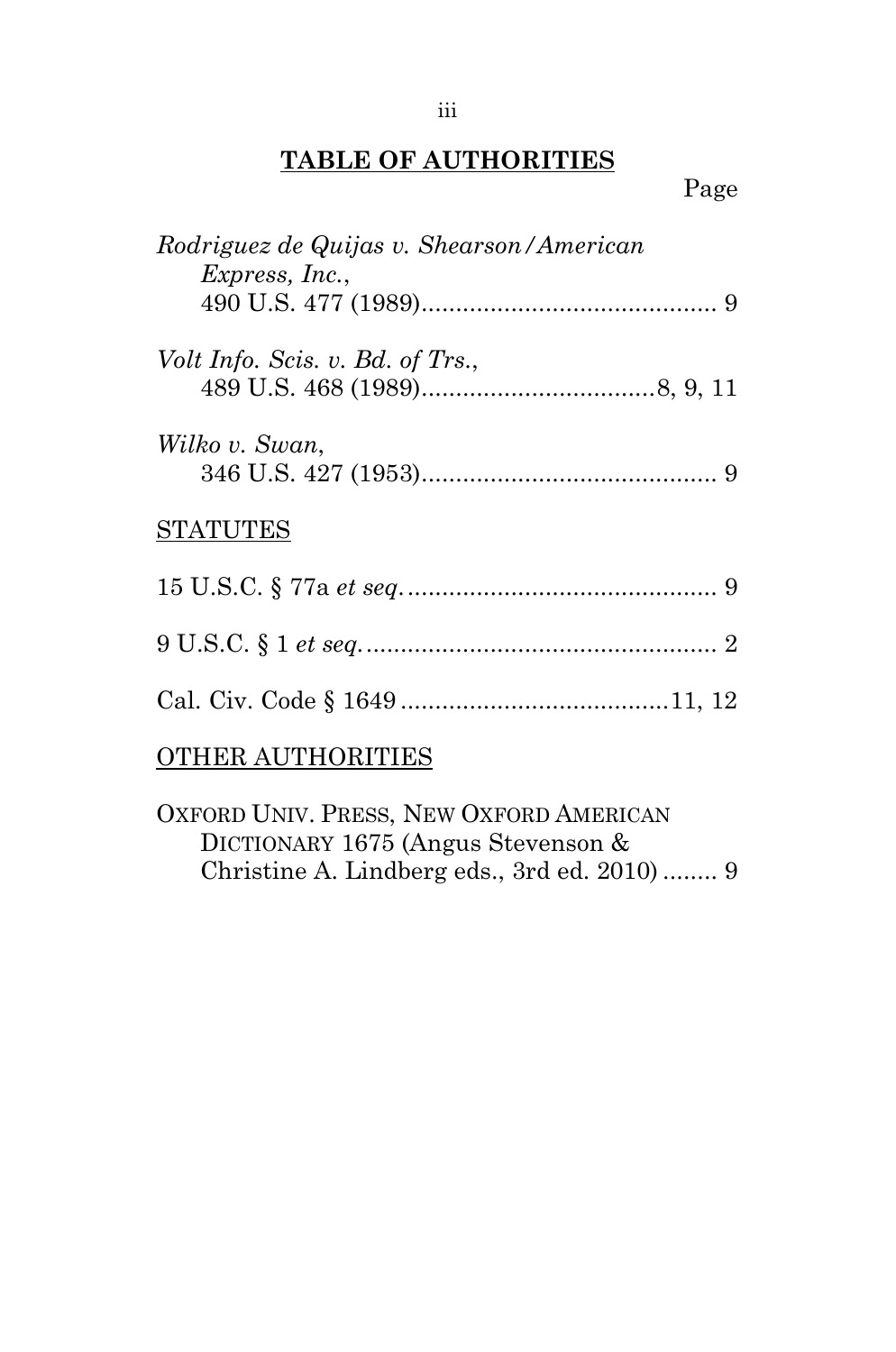## **I. STATEMENT OF INTEREST**

Michael Vachon (hereafter "Amicus"), as amicus curiae, respectfully submits this brief in support of Respondents to bring to the attention of the Court matters not addressed by the parties.<sup>1</sup>

Amicus has an interest in this matter because he is attorney of record for the named plaintiff in a putative class-action lawsuit, the viability of which will likely be determined by the outcome of this case. Specifically, Amicus is attorney for the proposed class representative in Kaghazchi v. Mission Imports, No. 30-2012-00564149 (Cal. Super. filed Apr. 24, 2012). Like this case, the arbitration clause at issue in the Kaghazchi case contains a "poisonpill" clause which is governed by California law and which requires that the entire arbitration section be stricken out of the contract in cases in which the class-action waiver is unenforceable. Since the Court's opinion in this case will likely affect whether the Kaghazchi case is permitted to proceed as a class action, Amicus's duty to Kaghazchi and the putative class members necessitates that he attempt to bring to the Court's attention relevant arguments that the parties herein have not asserted.

#### **II. SUMMARY OF ARGUMENT**

Petitioner's argument is premised on the assumption that *AT&T Mobility v. Concepcion*, 131 S. Ct. 1740 (2011) ruled that the Federal Arbitration

<sup>&</sup>lt;sup>1</sup> No party or counsel for a party authored this brief in whole or in part. No party, counsel for a party, or person other than Amicus made a monetary contribution to fund the preparation of this brief. All parties have submitted letters to the Clerk granting blanket consent to the filing of amicus curiae briefs in support of either or neither party. *See* S. Ct. R. 37.3(a).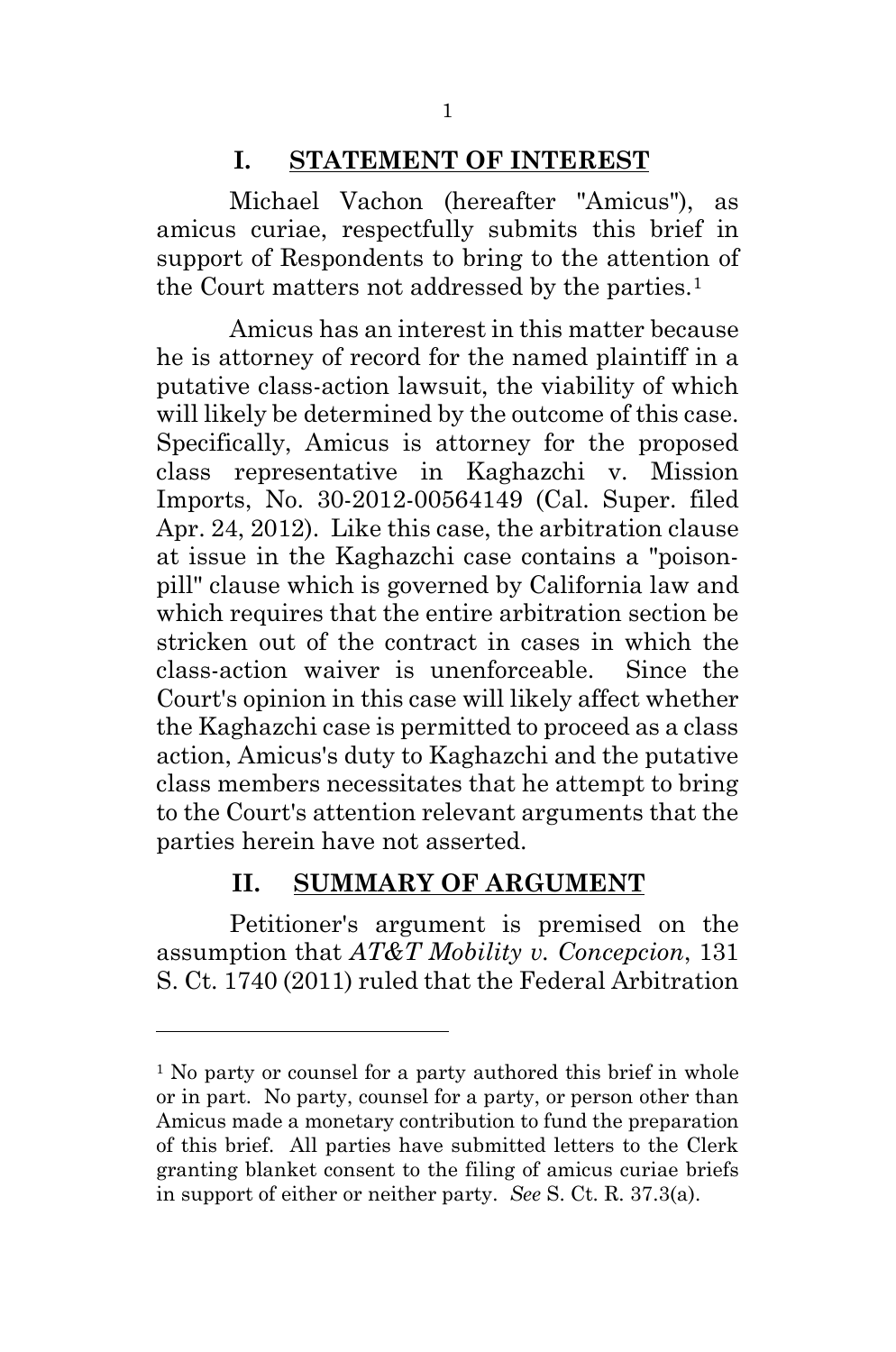Act (9 U.S.C. § 1 *et seq.*) ("FAA") categorically preempts state laws prohibiting the waiver of class action rights, and therefore that such state laws are a "legal nullity." However, *Concepcion* actually ruled that the FAA preempted California's *Discover Bank* rule2 because it amounted to an obstacle to the achievement of Congress's objectives. This Court has previously explained that the Constitution displaces state laws only to the extent that they conflict with federal law, and therefore a finding of obstacle preemption does not mean that a state law is a "legal nullity" in all possible contexts; rather, a state law preempted in one case based on obstacle preemption remains enforceable in other cases in which it does not actually interfere with the achievement of Congress's objectives.

Accordingly, one cannot simply presume that *Concepcion* categorically preempts all state laws prohibiting the waiver of class-action rights (hereafter "state anti-class-waiver laws") in all possible contexts. To determine whether *Concepcion* requires a finding of preemption in this instance one must first identify the congressional objective that the *Discover Bank* rule interfered with in *Concepcion*, and then analyze whether – given the facts of this case – the state anti-class-waiver laws at issue here are an obstacle to the achievement of that objective.

In *Concepcion*, this Court explained that Congress intended the FAA to grant parties the freedom to choose the rules, procedures, and conditions applicable to their arbitrations in order to

<sup>2 &</sup>quot;*Discover Bank* rule" refers to the rule announced in *Discover Bank v. Superior Court*, 36 Cal.4th 148 (2005).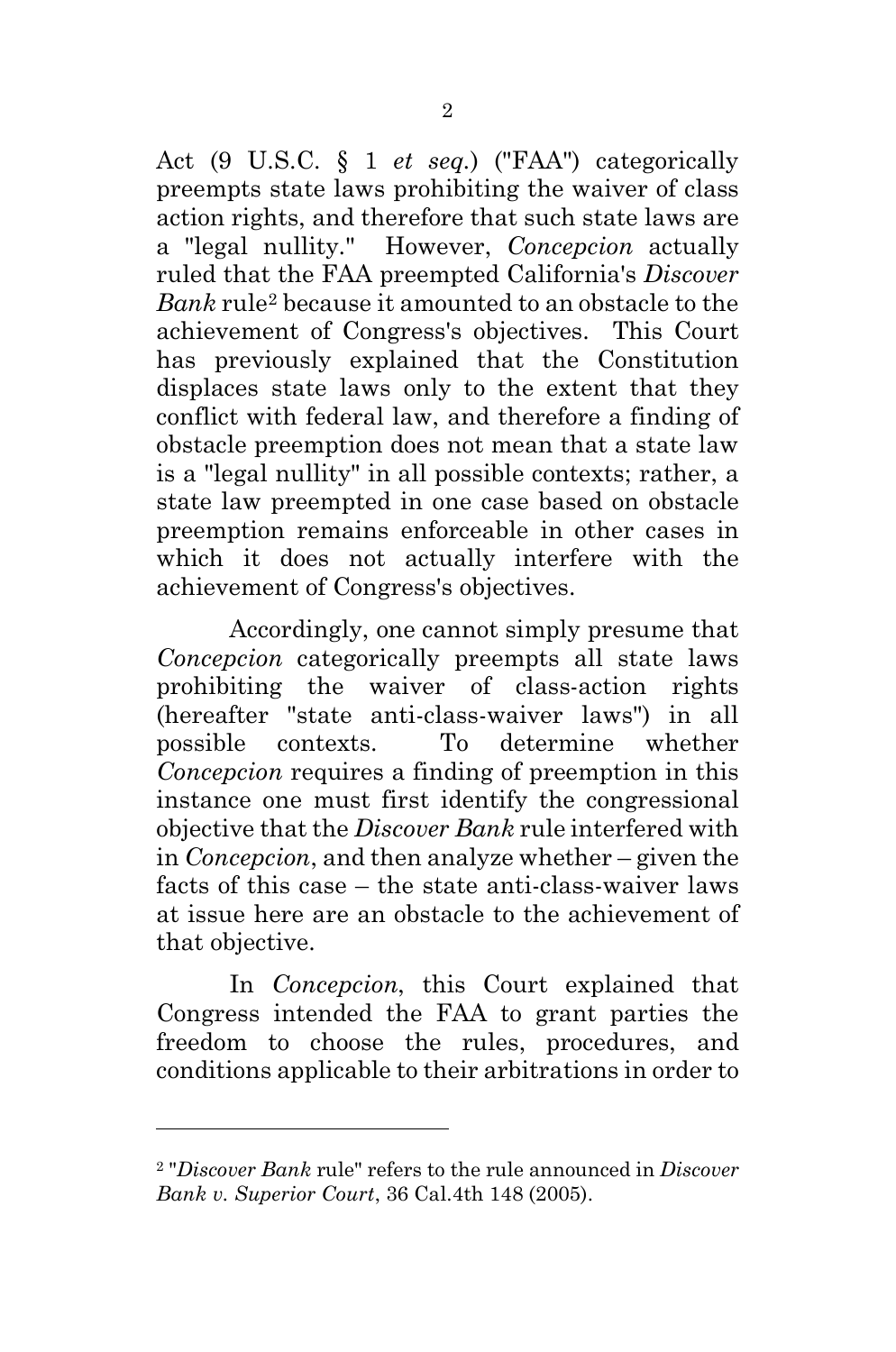facilitate the creation of streamlined proceedings tailored to parties' particular needs. The *Discover Bank* rule was an obstacle to this objective because, notwithstanding the parties' agreement to the contrary, it conditioned the enforceability of the parties' arbitration agreement on the availability of class-wide arbitration, which lacks the informality that arbitration was intended to provide and imposes prohibitive risks of error on defendants. In reaching this conclusion, the Court took care to point out that if parties actually agree to class-wide arbitration, then the FAA will nonetheless require enforcement of such agreements because the FAA's primary mandate is the enforcement of privately negotiated agreements. In making this latter point, the Court acknowledged the obvious limits of the *Concepcion* obstacle preemption finding: *terms that parties have agreed to include in their arbitration agreements cannot be an obstacle to the objective of allowing parties to determine, by agreement, which terms their arbitration agreements should include.* Enforcing the terms of privately negotiated arbitration agreements, whatever those terms are, is the embodiment of Congress's goals in enacting the FAA, and not an obstacle to them.

In this case, the parties expressly agreed that: (1) their arbitration agreement should contain a "poison-pill" clause; (2) the poison-pill clause should be triggered when the class-action waiver is unenforceable; and (3) California's laws determine whether or not the class-action waiver is enforceable. Because the parties agreed to all of these terms, enforcing each of them is consistent with the FAA's objectives. Accordingly, obstacle preemption does not arise in this case, and the decision of the court below should be affirmed.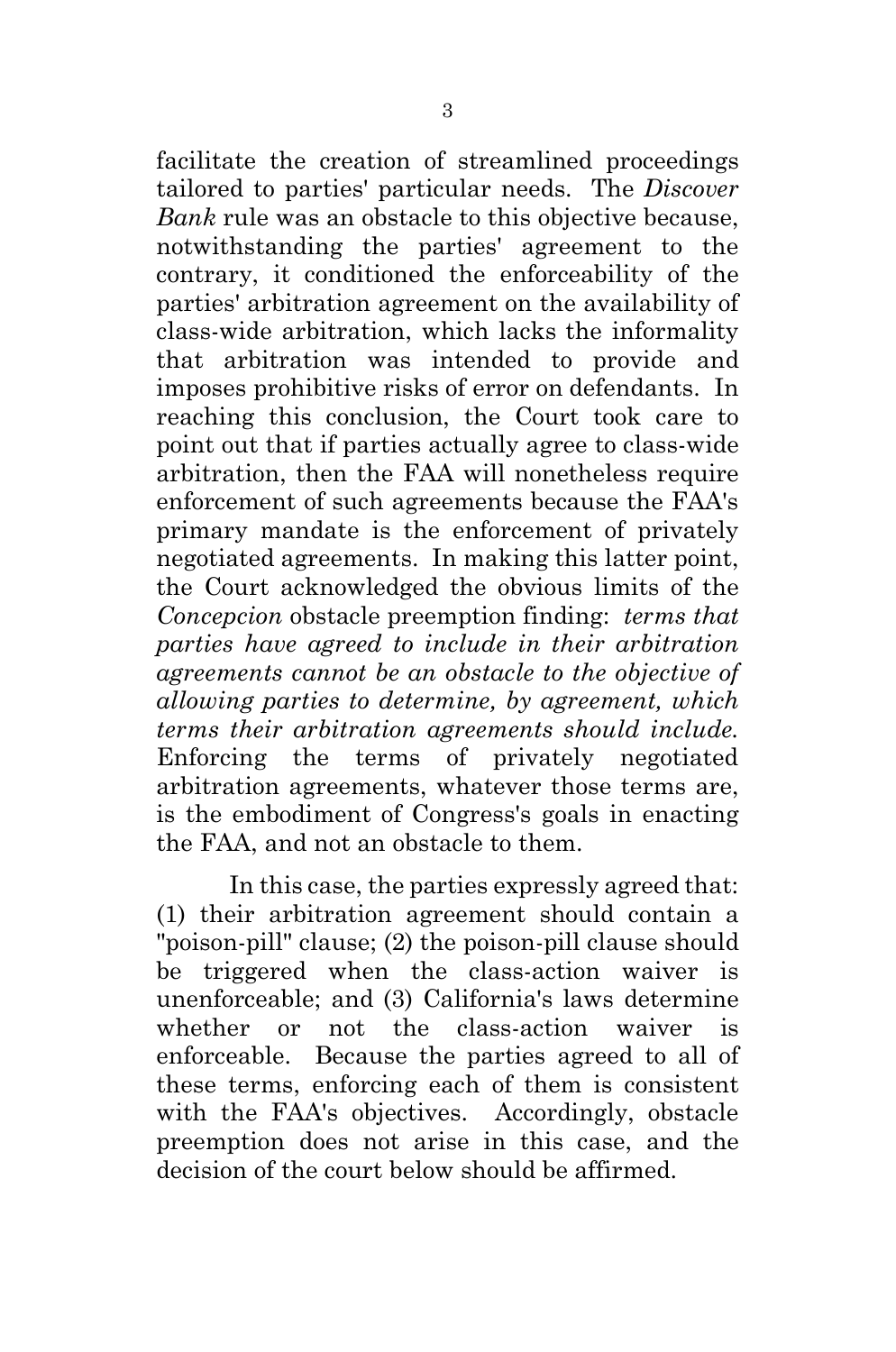#### **III. ARGUMENT**

#### **A.** *Concepcion* **Did Not Rule That The FAA Categorically Preempts State Anti-Class-Waiver Laws In All Contexts**

#### 1. The *Discover Bank* Rule Was Preempted Based On Obstacle Preemption

In *Concepcion*, this Court ruled that the FAA preempted the *Discover Bank* rule because it was an obstacle to the achievement of Congress's objectives in enacting the FAA. *Concepcion*, 131 S. Ct. at 1753 ("Because it 'stands as an obstacle to the accomplishment and execution of the full purposes and objectives of Congress,' [citation] California's *Discover Bank* rule is preempted by the FAA.")*.*

> 2. Obstacle Preemption Displaces State Laws Only To The Extent That They Interfere With Congress's Objectives

Federal statutes preempt state laws only to the extent that they are actually in conflict. *Dalton v. Little Rock Family Planning Servs.*, 516 U.S. 474, 476 (1996). Accordingly, a judicial finding of obstacle preemption does not necessarily amount to a finding that the preempted state law is a "legal nullity" for all purposes and in all contexts; rather, state laws that are an obstacle in one case remain enforceable in other cases in which they do not actually interfere with the achievement of congressional objectives. *Id.* (affirming finding of obstacle preemption, but reversing injunction against enforcement of the state law because it remains enforceable in cases in which it does not interfere with congressional objectives). Thus, the finding of obstacle preemption in *Concepcion* does not equate to a ruling that the FAA categorically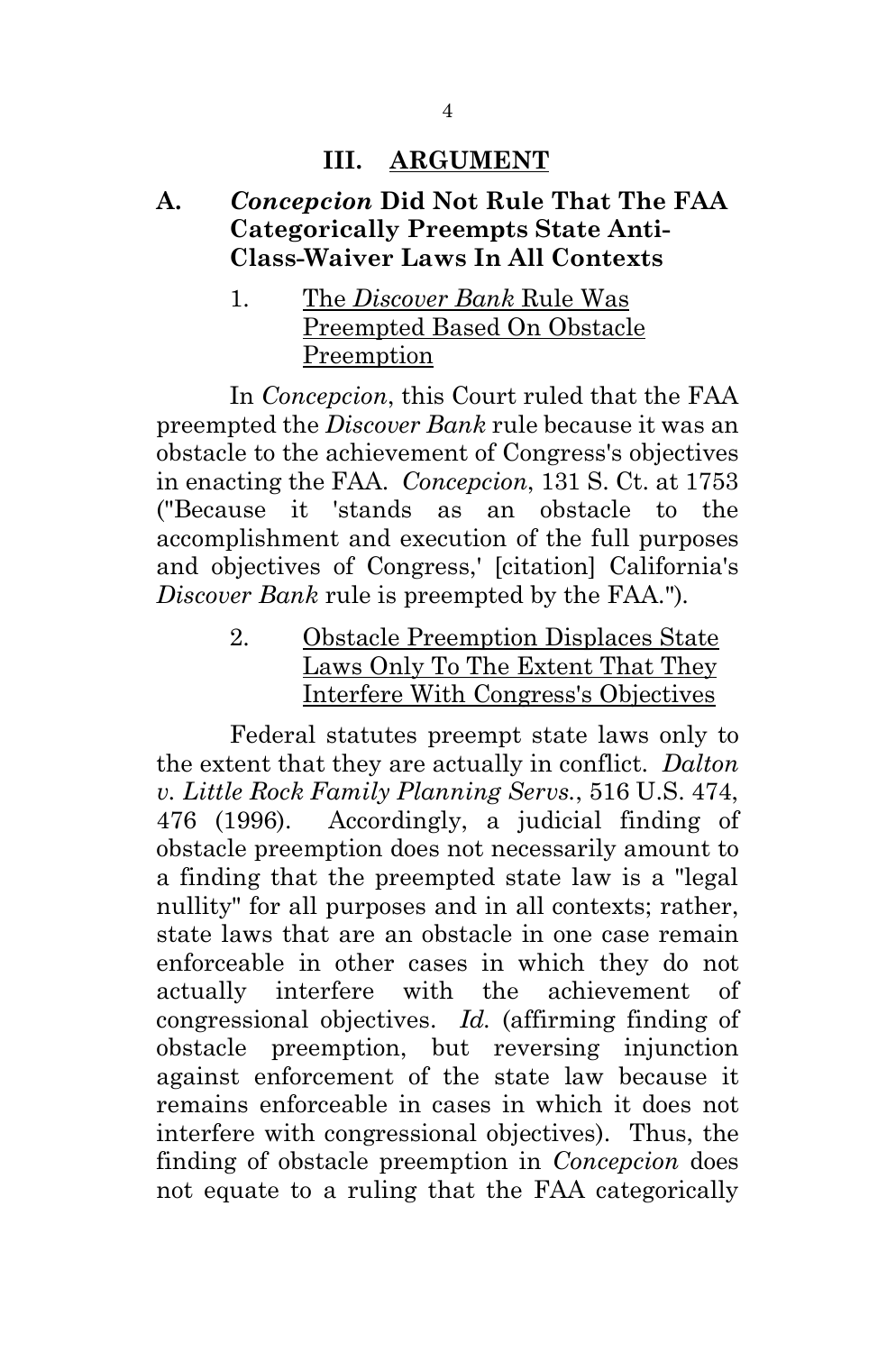preempts all state anti-class-waiver laws in all possible contexts.

To determine whether *Concepcion* requires a finding of preemption in this case it is necessary to identify the congressional objective that the *Discover Bank* rule interfered with in *Concepcion*, and then analyze whether, under the circumstances present here, California's anti-class-waiver laws are an obstacle to the achievement of that objective.

> 3. The *Discover Bank* Rule Interfered With The Goal Of Granting Parties The Freedom To Select The Rules Applicable To Their Arbitrations

In *Concepcion*, the Court explained that "[t]he 'principal purpose' of the FAA is to 'ensure that private arbitration agreements are enforced according to their terms.' " *Concepcion*, 131 S. Ct. at 1748. Under the FAA, parties enjoy the freedom "to limit the issues subject to arbitration, to arbitrate according to specific rules, and to limit with whom a party will arbitrate its disputes." *Id.* at 1748-1749 (citations omitted). "The point of affording parties discretion in designing arbitration processes is to allow for efficient, streamlined procedures tailored to the type of dispute." *Id.*

In explaining why the *Discover Bank* rule was an obstacle to this objective, the Court took notice of the fact that the California rule effectively conditioned the availability of arbitration on parties agreeing to permit class-wide arbitration. *Concepcion*, 131 S. Ct. at 1744. This is important because class-wide arbitration is fundamentally different from bilateral arbitration. *Concepcion*, 131 S. Ct. at 1749-1752. Class-wide arbitration sacrifices the informality of bilateral arbitration,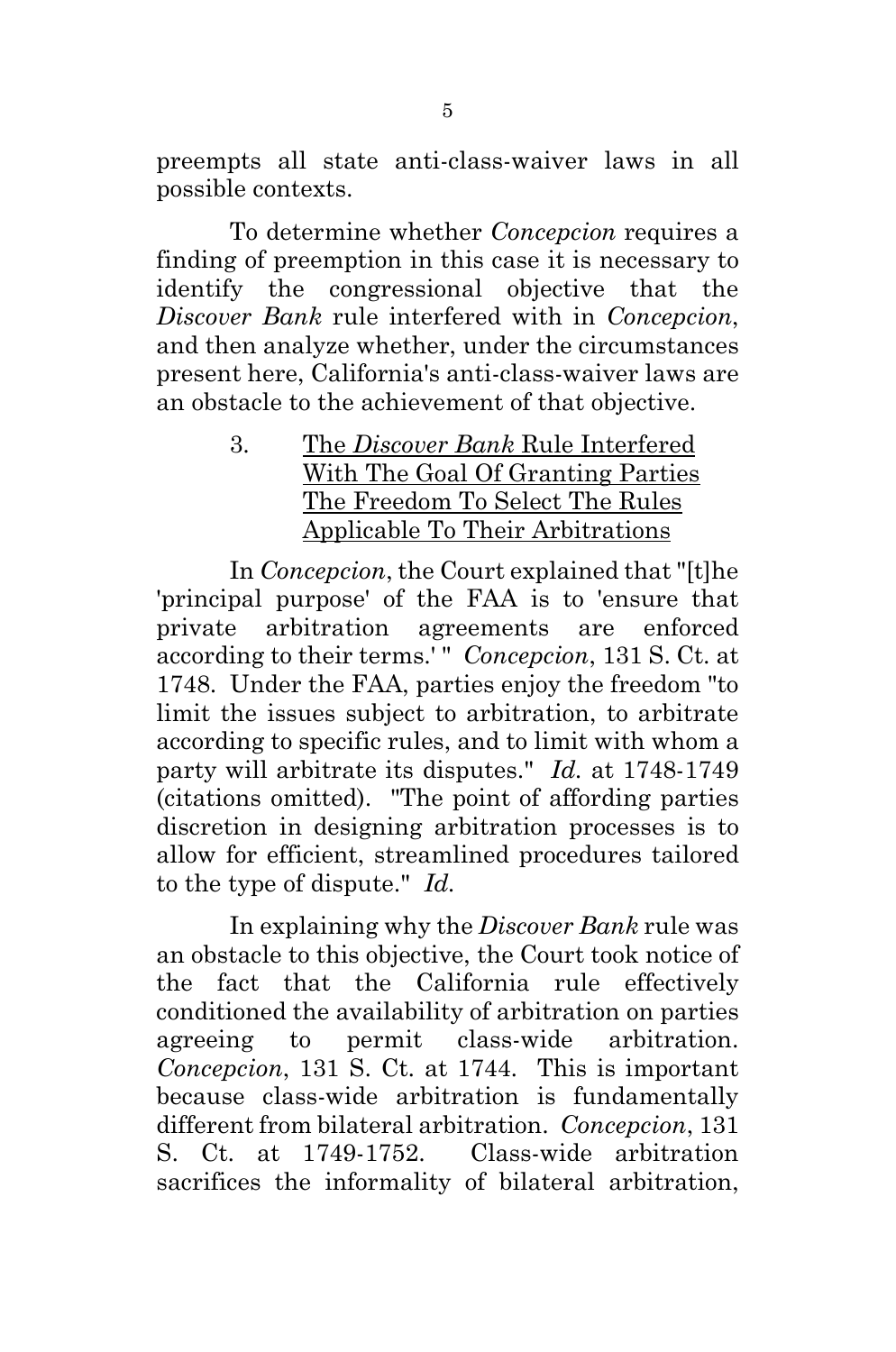requires procedural formality, and exponentially increases the risk of error, making it an unacceptable alternative for defendants. *Id.* Because of these fundamental changes, the Court concluded that permitting state laws to impose class-wide arbitration on parties without their consent is inconsistent with Congress's objectives in enacting the FAA. *Id.* at 1751 ("The conclusion follows that class arbitration, to the extent it is manufactured by *Discover Bank* rather than consensual, is inconsistent with the FAA.").

The Court was careful to point out, however, that if parties actually agree to class-wide arbitration, the FAA will nonetheless require enforcement of such agreements. *Concepcion*, 131 S. Ct. at 1752-1753. Thus, even though class-wide arbitration is inconsistent with the type of arbitration envisioned by Congress, it is incompatible with the FAA only if it is imposed on parties by state law without the parties' consent:

> Parties could agree to arbitrate pursuant to the Federal Rules of Civil Procedure, or pursuant to a discovery process rivaling that in litigation. Arbitration is a matter of contract, and the FAA requires courts to honor parties' expectations. [citation] But what the parties in the aforementioned examples would have agreed to is not arbitration as envisioned by the FAA, lacks its benefits, and therefore may not be required by state law.

*Id*.

The Court's reasoning in *Concepcion* leads to two inescapable conclusions. First, the objective to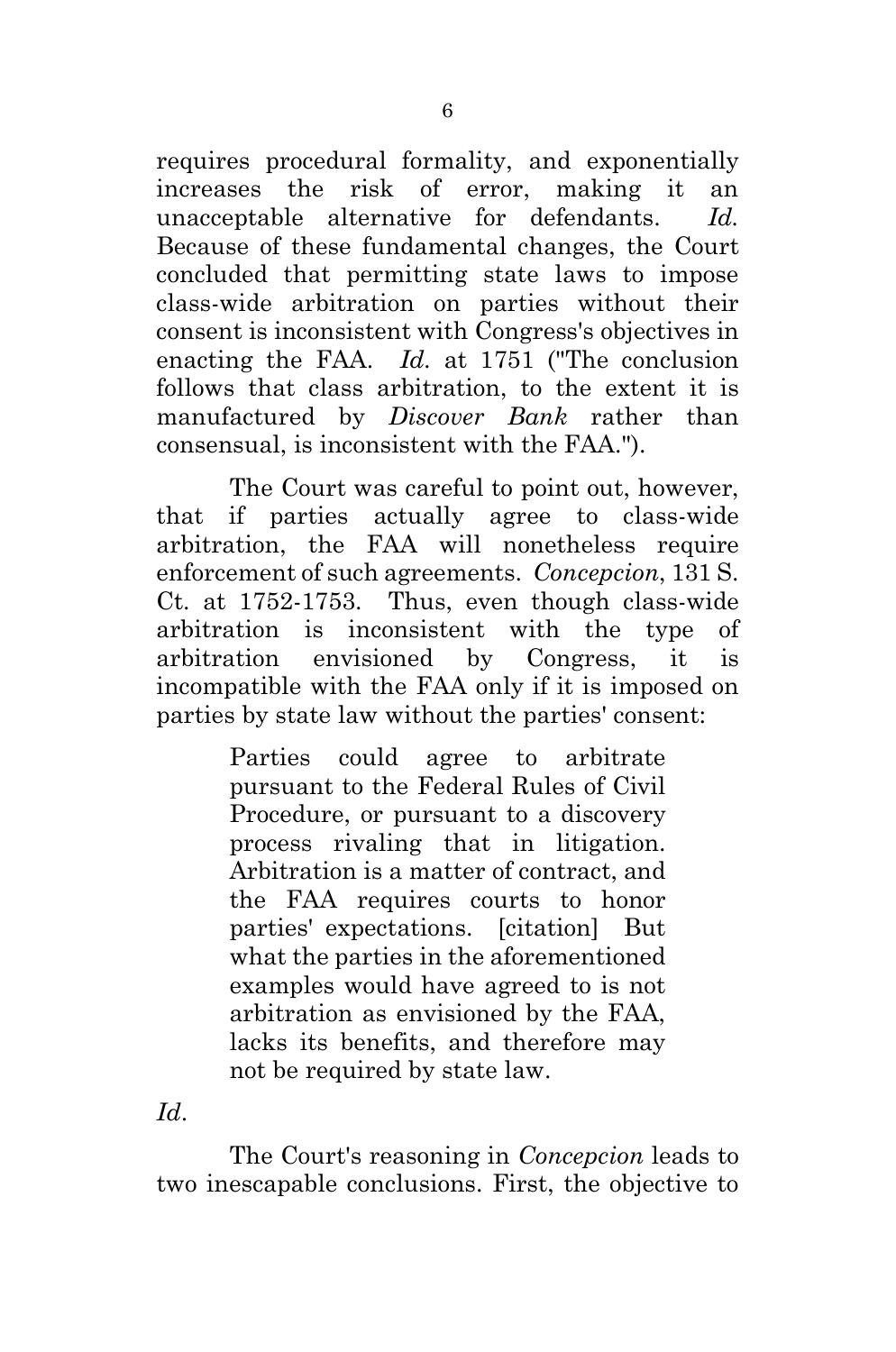which the *Discover Bank* rule was an obstacle was Congress's goal of granting parties the freedom to determine which terms should be included in their arbitration agreements, in order to facilitate the creation of streamlined proceedings tailored to parties' particular needs. *See Concepcion*, 131 S. Ct. at 1748-1749. Second, the *Discover Bank* rule was an obstacle to this objective – not merely because it imposed procedures inconsistent with the type of arbitration envisioned by Congress – but because it did so without the parties' consent. *Concepcion*, 131 S. Ct. at 1751 (emphasis added) ("class arbitration, *to the extent* it is manufactured by *Discover Bank rather than consensual*, is inconsistent with the FAA").

## **B. Enforcing Agreed-Upon Terms Does Not Interfere With The Achievement Of Congress's Objectives**

In this case, state law is not imposing any arbitration rules, procedures, or conditions on the parties to which they did not expressly agree. The fact that the arbitration agreement contains a poison-pill clause is solely the result of the parties' agreed-upon bargain. Joint Appendix ("JA"), 128- 129, § 9(c). Similarly, it is the parties' agreement (and not state law) that specifies when the poisonpill clause should be triggered and which laws must be applied to determine whether it will be triggered. *Id.* ("If, however, the law of your state would find this agreement to dispense with class arbitration procedures unenforceable, then this entire Section 9 is unenforceable.").

In analyzing whether California's anti-classwaiver laws are an obstacle to the achievement of Congress's objectives in this case, it is imperative to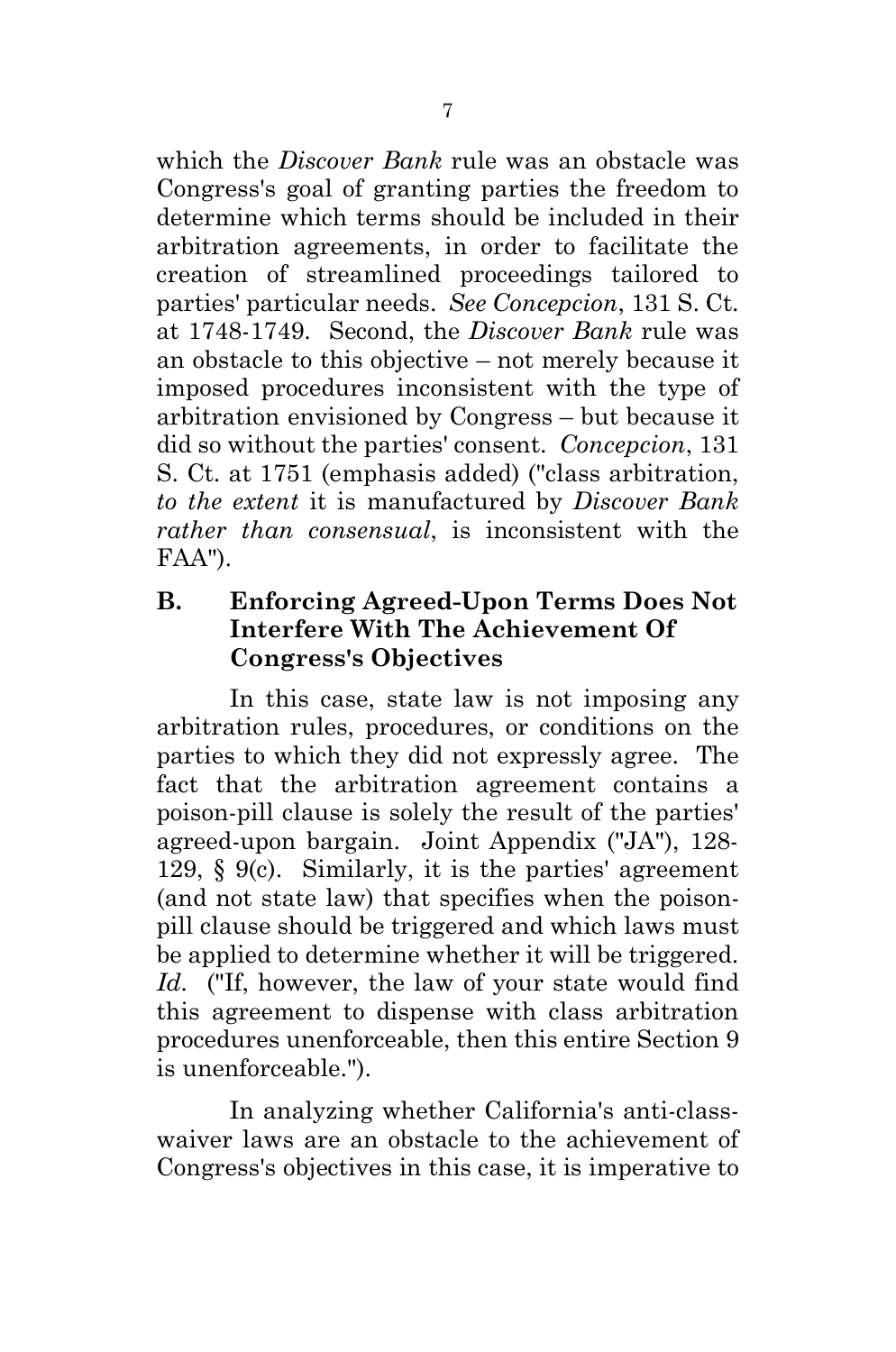remember that when parties actually agree that specific rules and procedures should apply to their arbitrations, the parties' agreement disposes of the issue of whether such rules and procedures interfere with the FAA's goals. *Concepcion*, 131 S. Ct. at 1752-1753 ("Arbitration is a matter of contract, and the FAA requires courts to honor parties' expectations."); *see Volt Info. Scis. v. Bd. of Trs.*, 489 U.S. 468, 470, 477-479 (1989) (parties' agreement that entire contract governed by California law rendered moot the issue of whether a state law requiring the denial of a petition to compel arbitration conflicted with the FAA). Or, to put it another way: terms that parties have agreed to include in their arbitration agreements cannot be an obstacle to the objective of allowing parties to determine, by agreement, which terms their arbitration agreements should include.

Since the parties in this case expressly agreed that California's laws govern the determination of whether the class-action waiver is enforceable, the application of California law, in the manner and to the extent that the parties agreed that it should apply, does not interfere in even the slightest degree with the achievement of Congress's goals in enacting the FAA. As a result, obstacle preemption does not arise in this case.

#### **C. The Agreement Must Be Interpreted To Mean What A Reasonable Consumer Would Think That It Means**

Petitioner also argues that the arbitration clause at issue here supposedly "reflects an unmistakable intent to arbitrate disputes unless state law would force the parties into class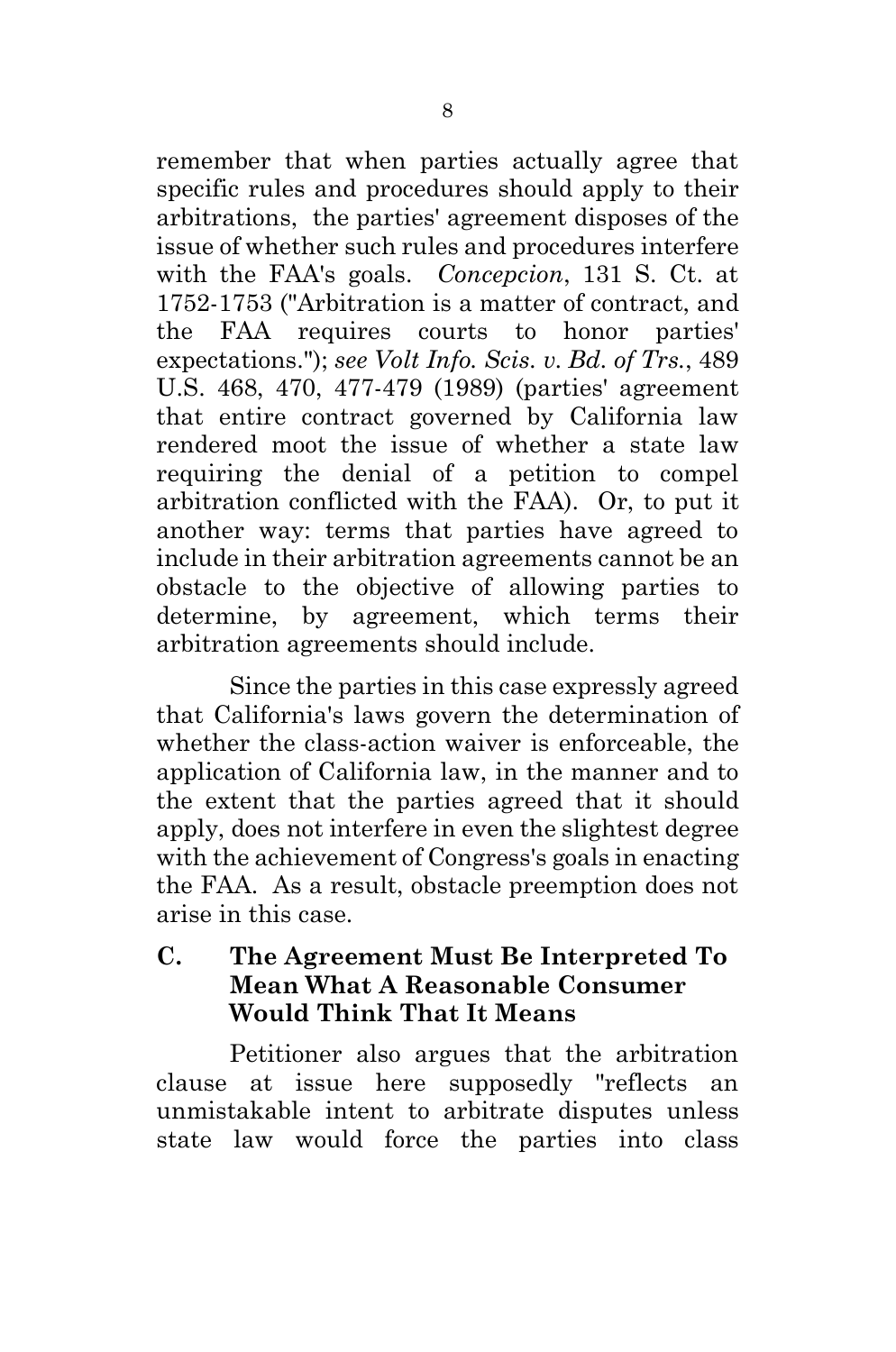arbitration."3 Brief for Petitioner, 10. However, that is not how the California Court of Appeal interpreted the agreement (*see Imburgia v. DIRECTV, Inc*., 225 Cal.App.4th 338, 343-347 (2014)), and this Court generally does not review state courts' interpretations of private contracts. *Volt*, 489 U.S. at 474; *Mastrobuono v. Shearson Lehman Hutton*, 514 U.S. 52, 60 n.4 (1995).

Moreover, Petitioner's argument is materially identical to the arguments that were asserted – and rejected – in the wake of this Court's opinion in *Rodriguez de Quijas v. Shearson/American Express, Inc.*, 490 U.S. 477 (1989), which reversed the prior ruling in *Wilko v. Swan*, 346 U.S. 427 (1953). Specifically, in *Wilko* the Court ruled that the Securities Act of 1933 (15 U.S.C. § 77a *et seq*.) (the "Securities Act") prohibited and declared void agreements to arbitrate claims arising under the Securities Act. *Wilko*, 346 U.S. at 433-438. As a result, after *Wilko*, many arbitration agreements contained clauses stating that, notwithstanding the general agreement to arbitrate, the parties were not agreeing to arbitrate Securities Act claims. *See* e.g*.*, *Ballay v. Legg Mason Wood Walker, Inc*., 878 F.2d

<sup>3</sup> It is worth noting that Petitioner's arbitration agreement plainly does not require arbitration of all disputes between the parties. JA, 129, § 9(d) (list of claims that may only be adjudicated by a court). Further, even if the agreement required arbitration of all disputes (which it does not), the fact that the poison-pill clause appears in a subsection titled "Special Rules" (*Id.* at 128-129, § 9(c)) demonstrates that the parties intended it to be an exception to the agreement's general rules. *See* OXFORD UNIV. PRESS, NEW OXFORD AMERICAN DICTIONARY 1675 (Angus Stevenson & Christine A. Lindberg eds., 3rd ed. 2010) (emphasis added) ("special" means "better, greater, or *otherwise different from what is usual*").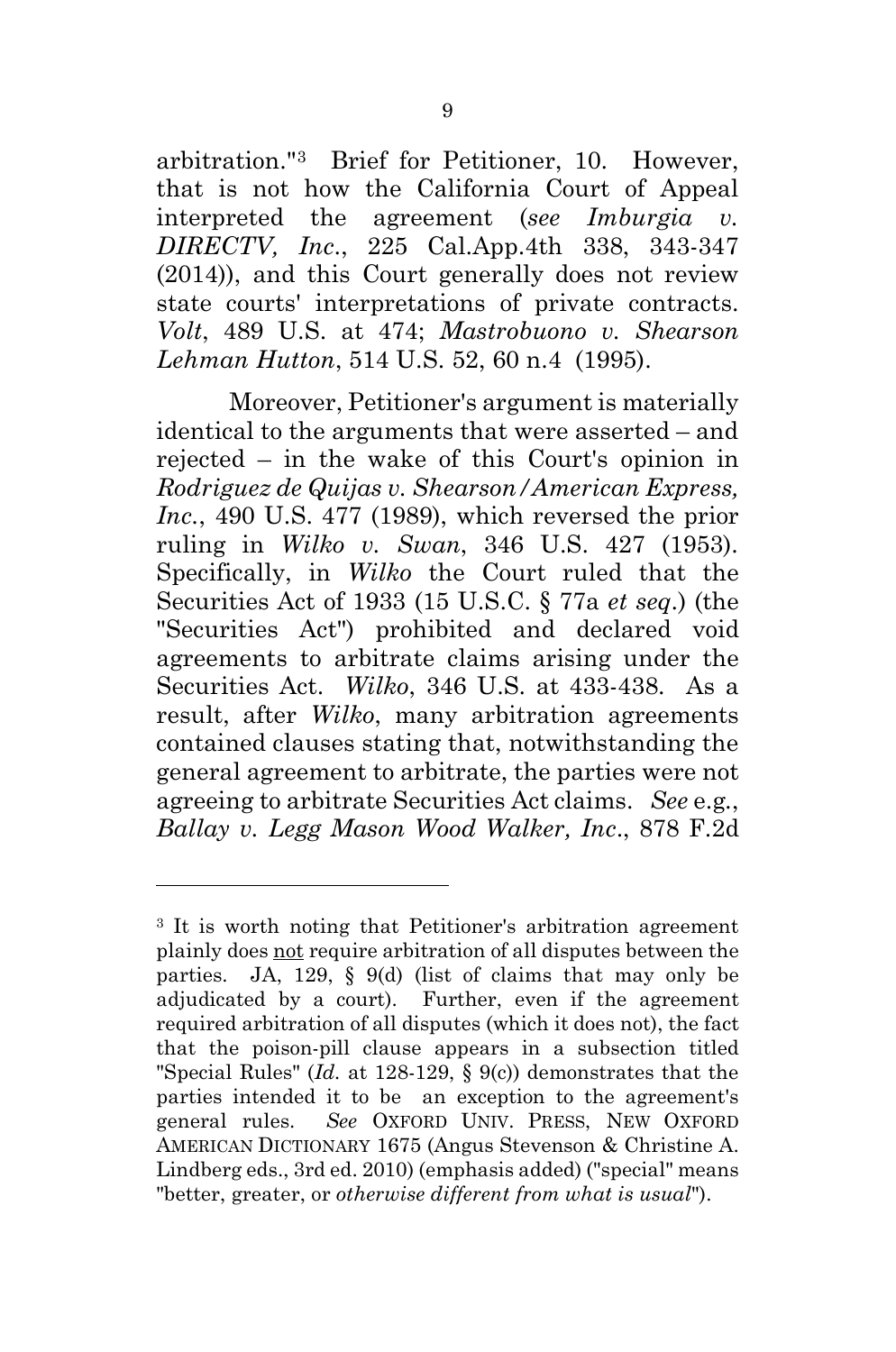729, 734 (3d Cir. 1989) (arbitration agreement included clause stating "I am aware that this arbitration provision is not binding upon me in any dispute or controversy that arises under the federal securities laws."). When the Court issued its decision in *Rodriguez*, reversing *Wilko* and ruling that the FAA can require the arbitration of Securities Act claims (*Rodriguez*, 490 U.S. at 479- 484), the federal courts encountered a series of cases in which one of the parties argued that, in spite of a clause excluding Securities Act claims from the agreement to arbitrate, the reversal of *Wilko* meant that parties could now compel arbitration of such claims. *See* e.g*., Ballay*, 878 F.2d at 734; *Goldberg v. Bear, Stearns & Co*., 912 F.2d 1418, 1419-1420 (11th Cir. 1990); *Gooding v. Shearson Lehman Bros., Inc*., 878 F.2d 281, 283-284 (9th Cir. 1989). In these cases, the proponents of arbitration argued (as Petitioner attempts to do here) that their arbitration agreements supposedly evidenced the parties' intentions to arbitrate all disputes. *Id.* With regard to the clauses excluding Securities Act claims, it was argued that such clauses were simply an acknowledgment that the parties did not intend to contravene any limits imposed by applicable law. *Id*. However, the federal appellate courts uniformly rejected such arguments, ruling instead that exclusionary language in arbitration clauses must be interpreted and enforced in an ordinary manner. Id. In particular, the meaning of exclusionary clauses must be determined based on how consumers reading such clauses would interpret them – not based on the drafters' unilateral reasons for including them in their arbitration agreements in the first place. *Ballay*, 878 F.2d at 734 ("A customer reading the exclusionary language could not be expected to be aware of the regulatory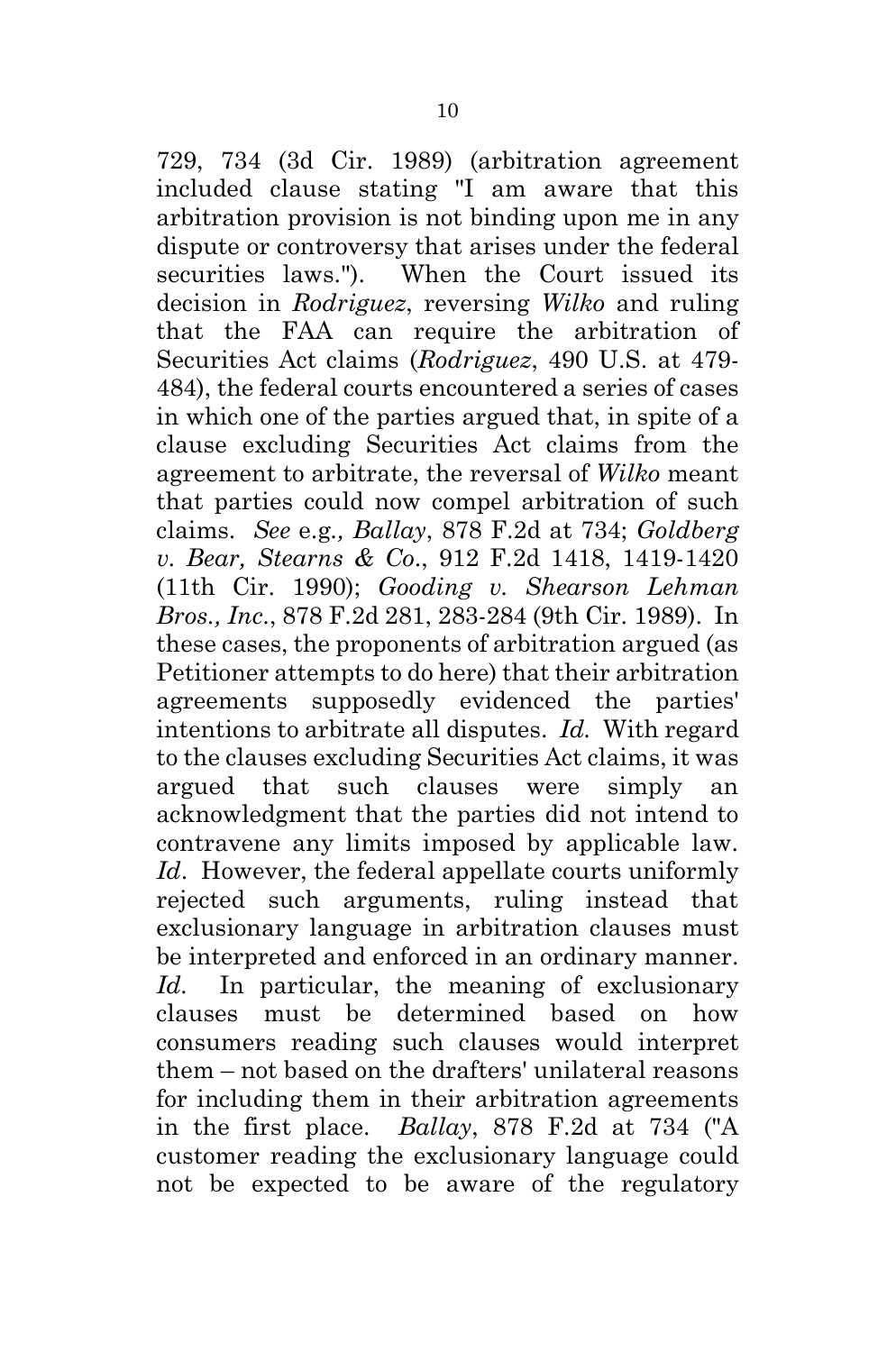background or to understand that the language may become meaningless with the winds of change in the law."); *Goldberg*, 912 F.2d at 1419 ("Regardless of the reason for the inclusion of the language … the parties are bound by what they agreed to do."); *Gooding*, 878 F.2d at 284 ("The undisclosed intentions of the parties are ... immaterial ... the outward manifestation or expression of assent is controlling.").

Thus, Petitioner's motives for including a poison-pill clause in its arbitration agreement, and its characterization of the supposed intent of that clause, do not determine how it should be construed. Instead, it must be construed to mean what a reasonable consumer reading it would think that it means. *Ballay*, 878 F.2d at 734; *Goldberg*, 912 F.2d at 1419; *Gooding*, 878 F.2d at 284. Generally applicable California contract law (which governs the construction of the arbitration agreement at issue here)4 is in accord. Under California law, contract terms must be construed based on an objective assessment of what the promisee reasonably understood them to mean. Cal. Civ. Code § 1649; *Bank of the West v. Superior Court*, 2 Cal.4th 1254, 1264-1265 (1992).

In this case, any consumer reading the arbitration agreement in Petitioner's adhesion contract would not be aware of Petitioner's motives

<sup>4</sup> *See Perry v. Thomas*, 482 U.S. 483, 492 n.9 (1987) ("A court may not … in assessing the rights of litigants to enforce an arbitration agreement, construe that agreement in a manner different from that in which it otherwise construes nonarbitration agreements under state law"); *Volt*, 489 U.S. at 475-476 (general state-law contract interpretation principles apply to arbitration agreements).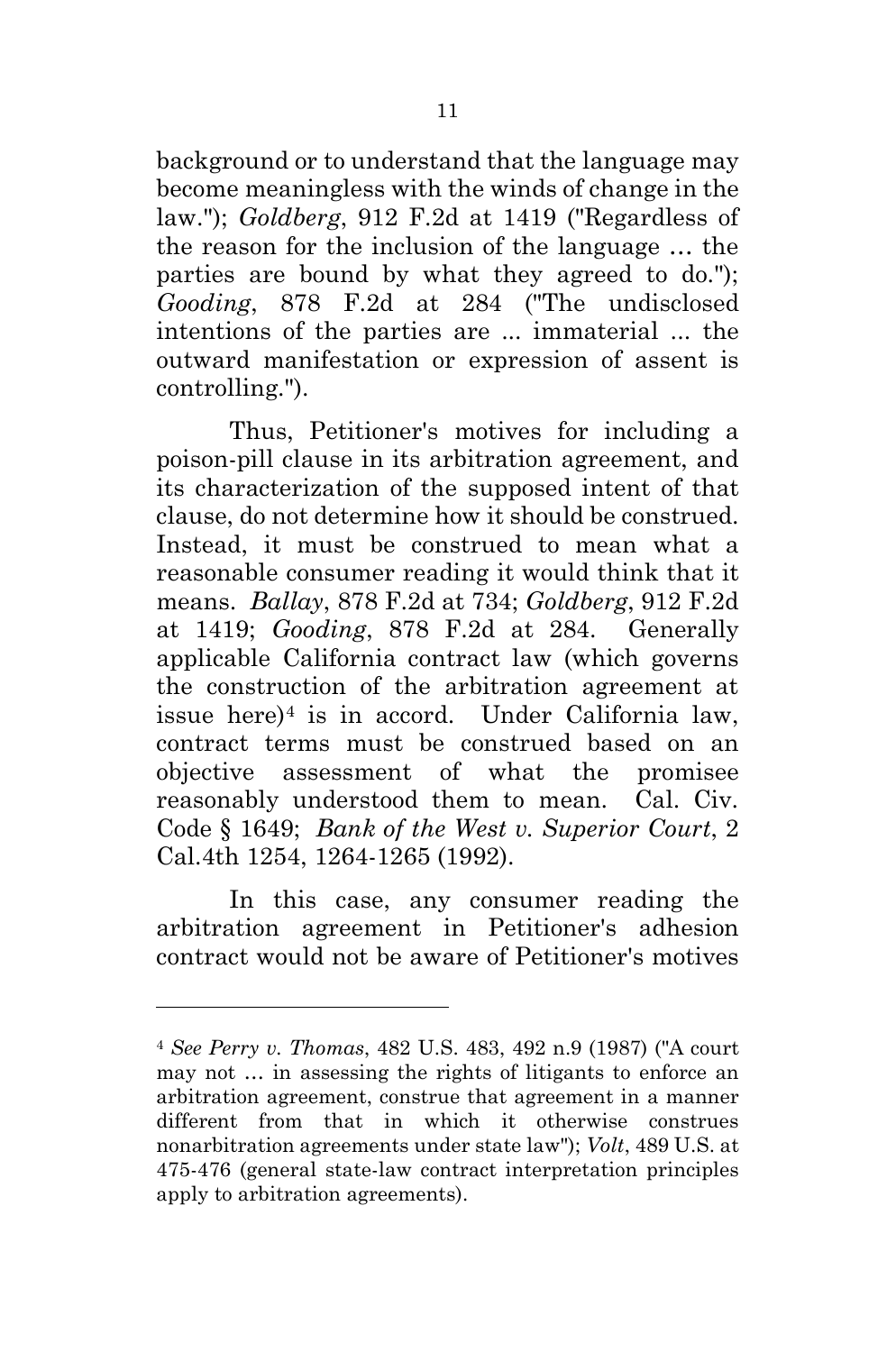for including the poison-pill clause. Consumers would interpret the poison-pill clause to mean just what it says: that neither party is entitled to compel arbitration in cases in which the class-action waiver is unenforceable under any of California's laws. JA, 128-129, § 9(c) ("If … the law of your state would find this agreement to dispense with class arbitration procedures unenforceable, then this entire Section 9 is unenforceable."). Because this is how consumers would interpret the poison-pill clause, this is the agreement by which Respondents are bound. Cal. Civ. Code § 1649; *Bank of the West*, 2 Cal.4th at 1264-1265; *Ballay*, 878 F.2d at 734; *Goldberg*, 912 F.2d at 1419; *Gooding*, 878 F.2d at 284.

#### **IV. CONCLUSION**

For the reasons stated herein, Amicus respectfully submits that the Court should affirm the ruling of the California Court of Appeal.

Amicus humbly thanks the Court for its time and consideration.

July 23, 2015 Respectfully submitted,

Michael Vachon *Counsel of Record* 17150 Via Del Campo, Ste. 204 San Diego, CA 92127 michael@vachonlaw.com (858) 674-4100